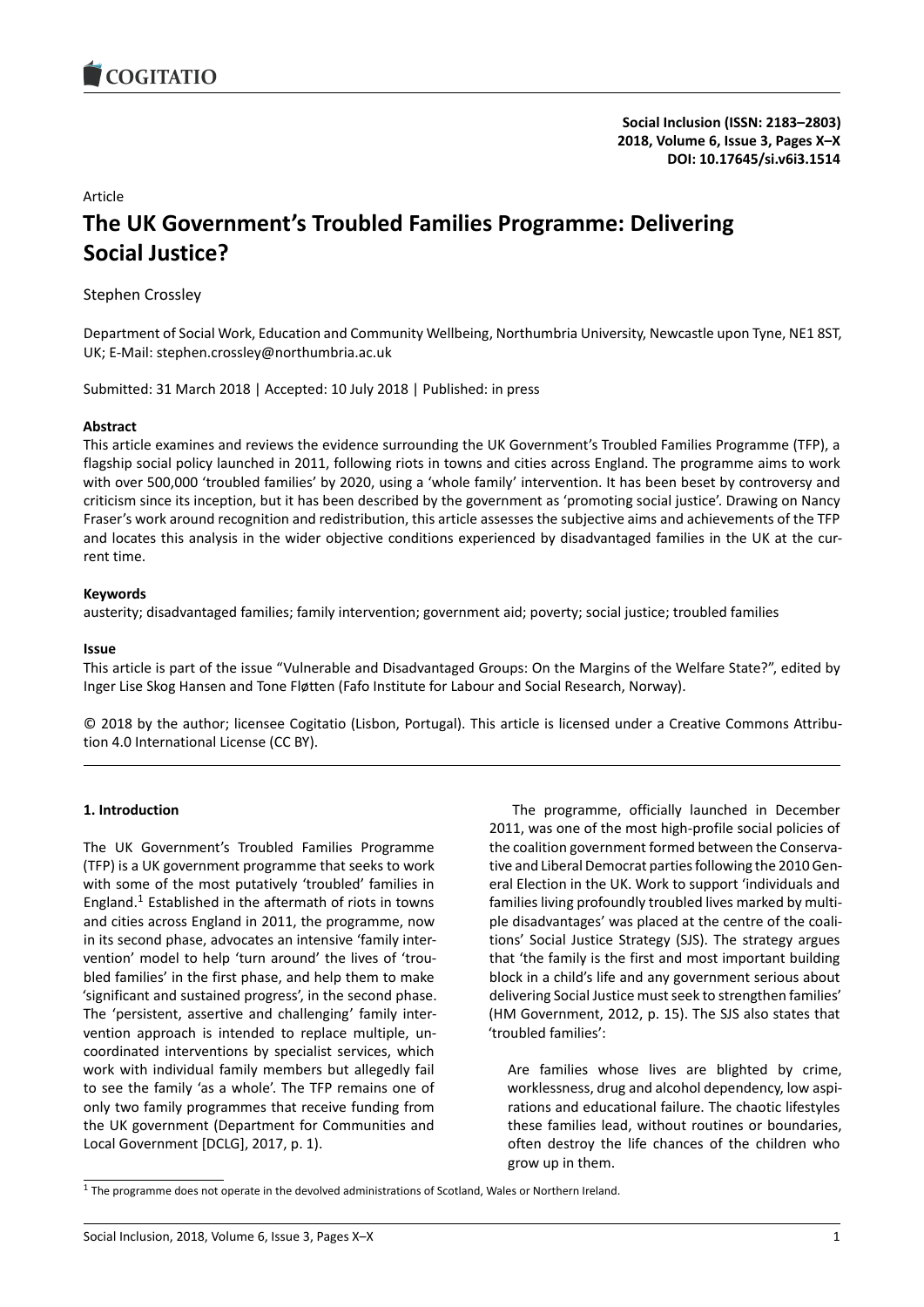

According to the SJS, the government would attempt to 'halt the cycle of inter-generational disadvantage that can be seen in some families…where no-one is working or where there is a history of inter-generational worklessness' (HM Government, 2012, p. 43). Social justice, according to the government strategy, is variously 'about making society function better—providing the support and tools to help turn lives around' and 'about ensuring everybody can put a foot on the [social mobility] ladder' (HM Government, 2012, p. 4).

The most recent annual report on the TFP states that the programme is 'promoting social justice' (Ministry of Housing, Communities and Local Government [MHCLG], 2018, pp. 29–39) and notes that:

The Troubled Families Programme supports the government's wider efforts to promote social justice and has committed to increase the contribution the programme makes to tackling worklessness, whilst reducing parental conflict and problem debt.

The section on 'promoting social justice' once again fails to provide an adequate definition of what the government means by 'social justice', and focuses primarily on 'worklessness', 'parental conflict and problem debt' and 'health'. It includes examples and case studies of how local services are supporting families in these areas. In one paragraph (MHCLG, 2018, p. 34), workers helping families to apply for bankruptcy and to access food banks are examples of the programme's role in promoting of social justice:

Forty-six percent of keyworkers provide support to families at least weekly around debts and money. Keyworkers are also able to help by supporting families in prioritising bills and clearing debts, applying for bankruptcy, applying for welfare benefits and attending relevant meetings, or accessing food banks.

There have been a number of publications critiquing different aspects of the TFP since it was established (see, for example, Bond-Taylor, 2015; Crossley, 2016, 2018; Hayden & Jenkins, 2014; Lambert & Crossley, 2017; Wenham, 2017). The coalition government's problematic lack of engagement with 'traditional' theories of social justice has also been noted elsewhere (Crossley, 2017), but, to date, there has been no critical examination of the specific governmental claim that the TFP is 'promoting social justice'.

Wolff (2008, p. 18) has suggested that John Rawls' *Theory of Justice* indicates that the justness of any given society should be judged by its treatment of its worstoff and most marginalised members. Rawls' work on distributive justice is perhaps the most well-known example of the redistribution paradigm of social justice, which focuses primarily on the distribution of resources, assets and economic inequalities. Rawls (1999, p. 6) argues that 'the primary subject of justice is the basic structure of so-

ciety, or more exactly, the way in which the major social institutions distribute fundamental rights and duties and determine the division of advantages from social cooperation'. He also argues that the positions that people are born into have undeniable and far-reaching implications for the rest of their lives.

His work has been critiqued for a lack of engagement with issues around recognition and, more latterly, representation (Fraser & Honneth, 2003). Fraser's work on the injustice that occurs when individuals and groups, are denied equal social and political standing, aside from issues of distributive justice, is particularly useful when considering the government 'labelling' of a group of families who, have been held 'responsible for a large proportion of the problems in society' (Cameron, 2011a) by a Prime Minister, and who have been portrayed as 'the worst families' (Hellen, 2014) by Louise Casey, a former senior civil servant. The label of 'troubled families' emerged at a time when austerity measures and welfare reforms were portrayed as supporting 'hardworking families' and other 'taxpayers', thus creating 'a class of devalued persons…impeded from participating on a par with others in social life' (Fraser & Honneth, 2003, p. 30). Fraser argues that when:

Institutionalized patterns of cultural value constitute some actors as inferior, excluded, wholly other, or simply indivisible, hence as less than full partners in social interaction, then we should speak of *misrecognition* and *status subordination*. (Fraser & Honneth, 2003, p. 29, original emphasis)

In Fraser's terms, 'justice requires social arrangements that permit all (adult) members of society to interact with one another as peers' (Fraser & Honneth, 2003, p. 36). For this level of participatory parity to be achieved, Fraser states that the distribution of material resources should ensure that individuals are not prevented from participation by economic or material hardship, deprivation or exploitation. It is also necessary for institutions and institutionalized practices to treat all potential participants as equals and not subordinate parties or 'Others' (Lister, 2004, pp. 100–103). Fraser referred to these two requirements as the *objective* and *intersubjective conditions* required for participatory parity.

Constraints of space prevent a fuller discussion of social justice theories (and critiques of them), but this article, then, uses Fraser's theory of social justice to examine the TFP and the extent to which it can be said to delivering or promoting social justice. At a time of widespread structural reform in the UK, it is appropriate to interrogate to what, if any, extent, a key government policy that is central to this restructuring (Crossley, 2016) addresses issues of misrecognition and distributive injustice. The next section provides a fuller introduction to the TFP, before the attention turns to the empirical evidence surrounding the potential of intensive work with disadvantaged families in the UK to improve the intersubjective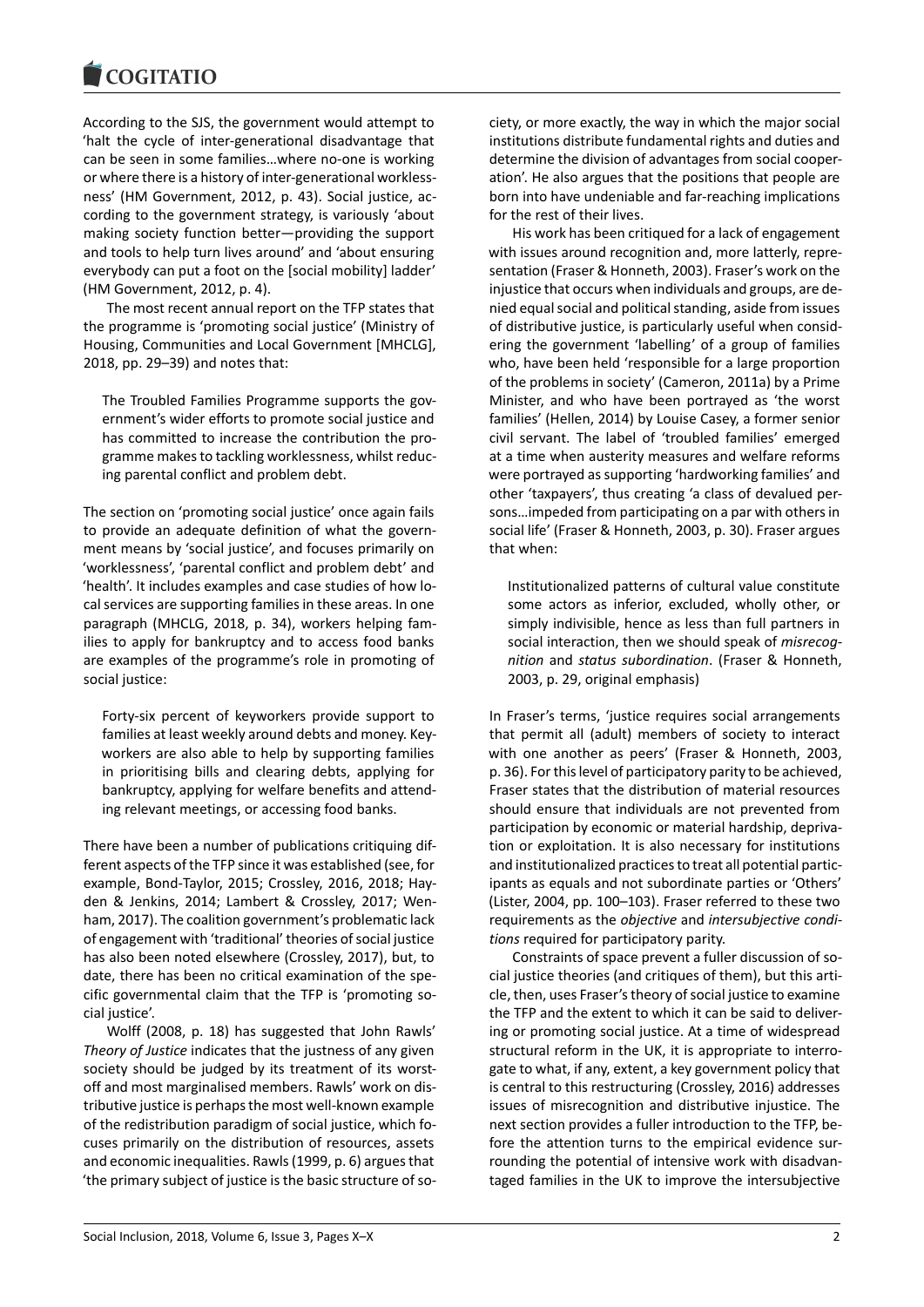conditions of social justice. A discussion of the effects of austerity policies, welfare reforms and cuts to local services on disadvantaged families examines the role of the UK government in providing the objective conditions for social justice. A concluding discussion suggests that substantial work is required on both fronts if the intersubjective and objective conditions for marginalised and disadvantaged families are to improve, let alone for participatory parity to be achieved.

### **2. The Troubled Families Programme**

In August 2011, riots took place in towns and cities across England, sparked by the police killing of Mark Duggan in Tottenham, London on 4 August. By 15 August, more than 3000 people had been arrested, with more than 1000 criminal charges issued in relation to the riots. Politicians and journalists were quick to blame an alleged criminal and amoral 'underclass' for the riots, even whilst the disturbances were ongoing and before any independent inquiry had been established. David Cameron, the then Prime Minister, stated that the riots were not sparked by concerns about racist and discriminatory policing and nor were they related to the programme of austerity measures undertaken by the coalition or the increasing levels of inequality in the UK. Instead, Cameron (2011b) argued that the riots were about behaviour, people showing indifference to right and wrong, people with a twisted moral code, people with a complete absence of self-restraint. They were about people with a twisted moral code.

Eschewing possible social, structural and economic explanations for the involvement of thousands of people in the riots, Cameron (2011b) instead focused on the role of parenting, arguing that it was necessary only to 'join the dots' to get 'a clear idea about why…young people were behaving so terribly':

Either there was no one at home, they didn't much care or they'd lost control. Families matter. I don't doubt that many of the rioters out last week have no father at home. Perhaps they come from one of the neighbourhoods where it's standard for children to have a mum and not a dad, where it's normal for young men to grow up without a male role model, looking to the streets for their father figures, filled up with rage and anger. So, if we want to have any hope of mending our broken society, family and parenting is where we've got to start.

Cameron promised to put 'rocket boosters' under attempts to work with the 'problem' or 'troubled families' 'that everyone in their neighbourhood knows and often avoids'. Four months later, a new government programme was announced which aimed to 'change completely the way government interacts with ['troubled families']; the way the state intervenes in their lives' (Cameron, 2011a). At the launch of the programme,

Cameron (2011a) stated that he wanted to be clear what he meant by 'troubled families':

Officialdom might call them 'families with multiple disadvantages'. Some in the press might call them 'neighbours from hell'. Whatever you call them, we've known for years that a relatively small number of families are the source of a large proportion of the problems in society. Drug addiction. Alcohol abuse. Crime. A culture of disruption and irresponsibility that cascades through generations.

'Troubled families' thus became the latest iteration of the 'underclass' thesis that has been a recurrent feature of British society since at least Victorian times (Welshman, 2013). At various times, for example, there have been concerns about a 'social residuum' (Himmelfarb, 1984), 'problem families' (Starkey, 2000), 'transmitted deprivation' (Welshman, 2012), 'the underclass' (Macnicol, 1987, 1999) and the 'socially excluded' (Levitas, 1998). The TFP became merely the most recent UK government attempt to control and change the behaviour of the 'undeserving poor'. It set out to work with and 'turn around' the lives of 120,000 'troubled families' by the end of the coalition government's term of office in May 2015. 'Troubled families' were initially defined as: those that were involved in crime and/or anti-social behaviour (ASB); with children excluded from school or with low attendance, with an adult on out-of-work benefits or; who cause 'high costs to the taxpayer' (DCLG, 2012, p. 9).

The TFP was to be based on a model of 'family intervention' that involves a single key worker who can resolve longstanding issues through a 'persistent, assertive and challenging' (DLCG, 2012, p. 6) approach and through greater co-ordination of existing services:

Family intervention workers are dedicated to the families and provide an antidote to the fragmented activity from many different agencies that usually surrounds a troubled family. They 'grip' the family, their problems and the surrounding agencies and are seen to be standing alongside the families, their difficulties and the process being put in place, which can lead to new approaches to dealing with long standing problems. (DCLG, 2012, p. 18)

The programme was established on a Payment-by-Results (PbR) basis which would see local authorities receiving some initial funding when they started working with 'troubled families' in their area and further funding when certain behaviour criteria had been met. A reduction in crime and/or ASB and improvements in school attendance, or an adult moving into 'continuous employment and off out-of-work benefits' could trigger a PbR claim (but not both). The government claimed that such families had had their lives 'turned around' by the TFP. Other issues which might have been affecting the family, such as poverty, poor housing, ill health, substance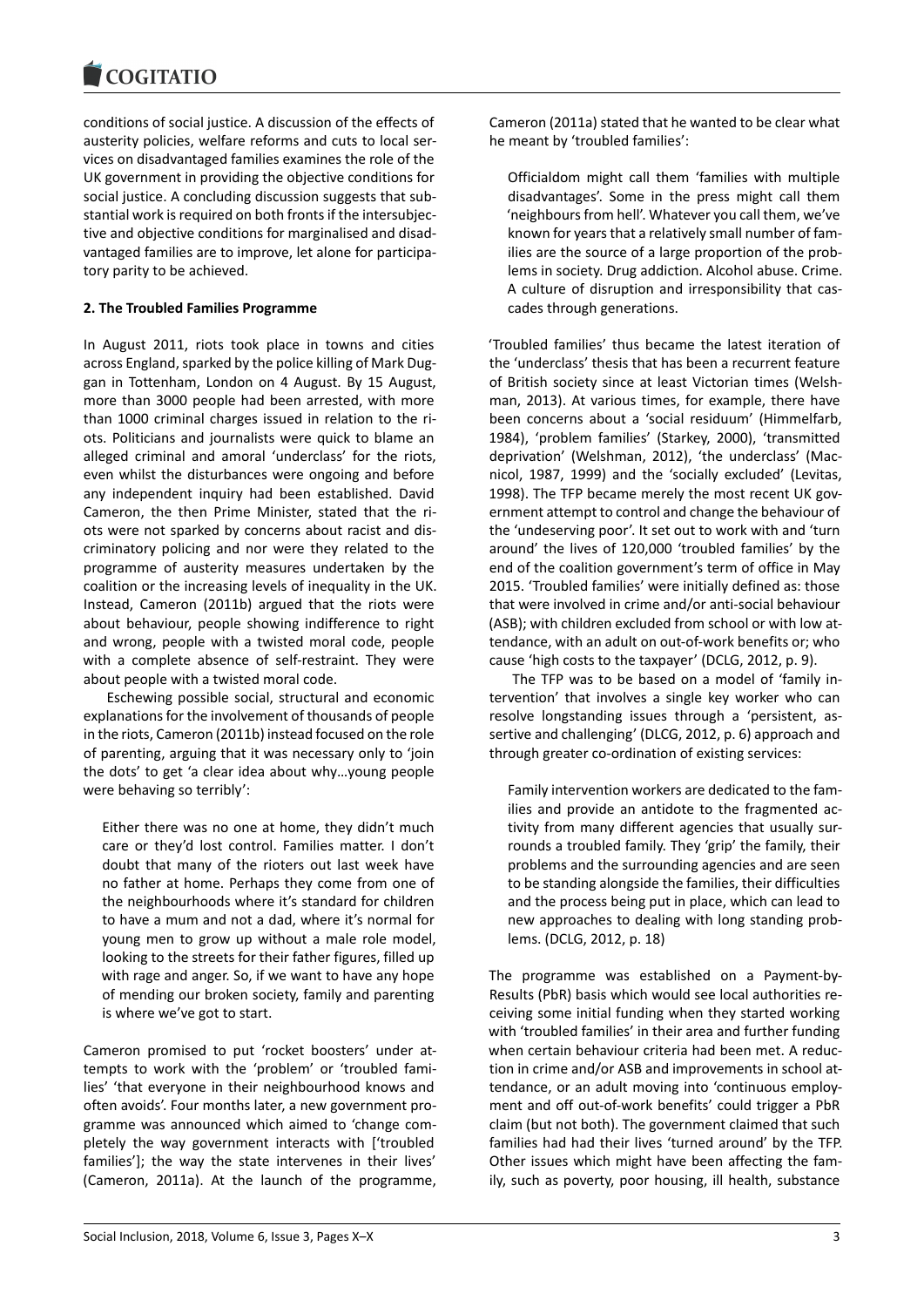misuse, domestic violence etc., were not recognised by the PbR system and were not taken into account in the government's presumption of a family's life having been 'turned around'.

A year into the programme, the 'massive expansion' of the TFP was announced. 400,000 more 'troubled families' were identified, using different criteria which now included domestic violence, ill health and 'children in need'. These new families would be worked with under a second phase of the programme, running from 2015–2020. The language of 'turning around' the lives of 'troubled families' was dropped and local authorities were now expected to be able to demonstrate families making 'significant and sustained progress' in order to trigger a PbR claim.

In June 2015, the government claimed that it had successfully 'turned around' the lives of 99% of the 'troubled families' that local authorities had worked with under the programme. The claims of near perfect success were immediately called into question (Crossley, 2015) and reports emerged that the independent evaluation of the TFP had been 'suppressed' (Cook, 2016) because it was unable to find any discernible impact attributable to the programme. Since these early controversies, the programme has operated with a much lower public profile in its second phase.

#### **3. The Misrecognition of 'Troubled Families'**

The TFP has been subjected to numerous critiques since its inception. At the launch of the programme, the government misused research which showed the number of families experiencing multiple disadvantages in the mid-2000s as 'evidence' of 120,000 'troubled families' who were the 'source of a large proportion of the problems in society' (Cameron, 2011a). Levitas (2012, p. 5) noted that because the 120,000 figure was taken from a survey carried out with a very small number of families 'anyone with any statistical sophistication will recognise it as spuriously accurate'. Levitas then turned to the label 'troubled families' which, she argued, 'discursively collapses "families with troubles" and "troublesome families", while simultaneously implying that they are dysfunctional as families'—a 'discursive strategy [that] is successful in feeding vindictive attitudes to the poor' (Levitas, 2012, p. 8). She suggested that the original research was not the problem, but the representation of it by the government was problematic and misleading:

If we interrogate the research behind the imputed existence of 120,000 troubled families, this turns out to be a factoid—something that takes the form of a fact, but is not. It is used to support policies that in no way follow from the research on which the figure is based. The problem is not the research itself, but its misuse.

The misuse or misrepresentation of research has continued throughout the development of the TFP. A survey

which enabled Louise Casey to make the case for radical reform of public services turned out to have been invented (Crossley, 2018, pp. 150–151). 'Dipstick information gathering', undertaken without any ethical procedures being followed, was published in an official government document and was promoted by Casey giving numerous interviews to national newspapers (Ramesh, 2012). Data which highlighted that the majority of the 'troubled families' worked with in the early stages of the first phase of the programme were not involved with significant amounts of crime or antisocial behaviour was reported as proving that they were 'the worst families' (Hellen, 2014) with greater problems than originally anticipated. A Parliamentary Enquiry concluded that the DCLG had been 'evasive' in addressing their queries about the delayed publication of the evaluation, and that 'these delays and obfuscation have given a bad impression about the Department's willingness to be open' (House of Commons Committee of Public Accounts, 2016, p. 5).

The government eventually published the evaluation of the first phase of the programme in October 2016. There were a number of different streams to the evaluation, including a family survey, 'family monitoring data', families' experiences and outcomes, and an impact study. Much of the press coverage that followed the publication of the evaluation focused on the findings from the national impact study, and one paragraph in particular:

The key finding is that across a wide range of outcomes, covering the key headline objectives of the programme—employment, benefit receipt, school attendance, safeguarding and child welfare—we were unable to find consistent evidence that the TFP had any significant or systematic impact. That is to say, our analysis found no impact on these outcomes attributable to the programme. The vast majority of impact estimates were statistically insignificant, with a very small number of positive or negative results. These results are consistent with those found by the separate and independent impact analysis using survey data, which also found no significant or systemic impact on outcomes related to employment, job seeking, school attendance, or ASB. This gives us further confidence in the reliability of our results (Bewley, George, Rienzo, & Portes, 2016, p. 20).

This focus on one aspect of the evaluation meant that other aspects of it did not receive as much scrutiny as they arguably deserved. The Family Monitoring Data report showed that the clear majority of 'troubled families' that local authorities worked with weren't actually that troublesome or anti-social (see also Crossley, 2015). The Family Survey Data report (Purdon & Bryson, 2016) collected data from the families themselves, and provided support to the national impact study findings that no impact could be attributable to the programme. The report, based on responses from 495 families who had been on the programme for nine months and a comparison group of 314 families who had just started on the programme,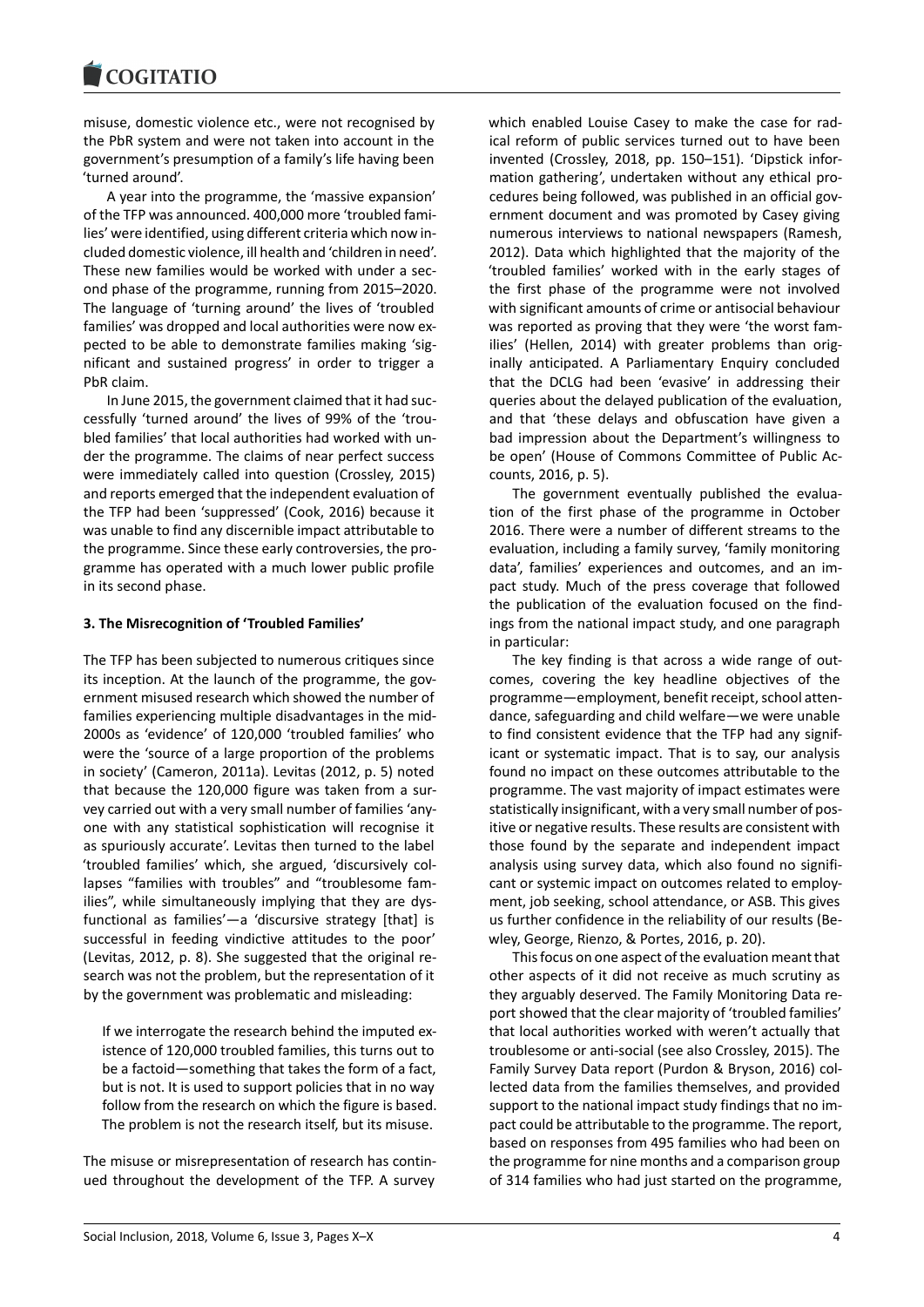was unable to find any impact attributable from the programme, based on responses from families:

We found very little evidence that the Troubled Families Programme significantly affected the outcomes of families around nine months after starting the programme. The statistically significant improvements we did identify relate to the perceptions of main carer respondents in the Troubled Families group about how they were coping financially, and more generally about how they felt they were faring, and their expectations for the future. There were no positive (or negative) impacts identified for housing, employment and jobseeking, anti-social behaviour and crime, school behaviour and attendance, health, drug or alcohol use, family dynamics or well-being. (Purdon & Bryson, 2016, p. 24)

The government reported that the programme had 'turned around' 99% of the 'troubled families' it set out to work with. The evaluation did not report if any families interviewed or surveyed thought that their lives had been 'turned around' by their involvement in the TFP. At the same time, families' household income levels and/or the extent of any material deprivation were not formerly assessed or reported on during the first phase of the programme.

The TFP was not the only government policy targeting disadvantaged families. When David Cameron was Prime Minister he made several speeches about the importance of families, claiming that they are 'the building blocks of a strong, cohesive society' (Cameron, 2010) and that 'whatever the social issue we want to grasp the answer should always begin with family' (Cameron, 2014). In a speech on improving children's life chances, Cameron (2016) claimed that 'families are the best antipoverty measure ever invented…[t]hey are a welfare, education and counselling system all wrapped up into one'.

In the coalition government's first child poverty strategy (HM Government, 2011), Sure Start children's centres were re-positioned as being services that 'targeted' the 'most disadvantaged families'. The same document linked the recruitment of an extra 4,200 health visitors to other work focusing on the 'most disadvantaged families', or those with 'multiple problems' (HM Government, 2011, p. 4). The introduction of the Family Nurse Partnership (FNP) in 2007 was designed to support young mothers and pregnant women in their parenting through a programme of intensive home visits. Building on a model imported from the United States, it offered a 'psychoeducational approach and a focus on positive behaviour change' (Family Nurse Partnership [FNP], n.d.). The FNP website alludes to the 'underclass' thesis (Welshman, 2013) stating that it is a 'preventive programme [that] has the potential to transform the life chances of the most disadvantaged children and families in our society, helping to improve social mobility and break the *cycle of intergenerational disadvantage*' (FNP, n.d., emphasis added).

There are parallels between the FNP and the TFP, most notably the emphasis on intensive work carried out during frequent visits to the family home, and a focus on mothers over other family members. The official evaluation of the FNP found that the programme was 'no more effective than routinely available healthcare' in improving any of the primary outcomes of the programme, which included reducing smoking in pregnancy, increasing birth weight and reducing rates of emergency attendance or hospital admission for any reason (Robling, 2015, p. 10). The researchers concluded that there was 'little advantage' to be gained from adding the FNP to existing service provision for young mothers.

According to the first TFP annual report, the TFP and the FNP are the 'only two family programmes with major funding from central government' (DCLG, 2017, p. 1). Unfortunately, there is no substantial independent evidence that either programme is meeting its stated aims. This should not, however, be particularly surprising. Policies and programmes which locate the source of families' problems within the home, or 'the family' whilst ignoring the wider social, political and cultural determinants of family life are unlikely to be able to affect significant change across families experiencing a wide range of disadvantages. Different approaches, or foci, of such programmes fail to adequately interrogate the sources of many of the problems faced by disadvantaged families. The TFP, the family intervention model it is based on, and other forms of recent state intervention in the lives of families experiencing 'troubles' or 'multiple disadvantages' are not, however, designed to address structural issues or distributive injustices such as poverty and inequality. The 'orgy of family-blaming' (Gillies & Edwards, 2012, p. 432) that followed the riots in 2011 and the primary focus on 'interventions' in family life to address a range of 'social problems' leaves no room for the empowerment of marginalised families, or even the treatment of them as equals. The programme, and others like it, is based on the misrecognition of the origins of poor families' problems and challenges, and does not afford them participatory parity of any kind.

#### **4. Redistribution Policies for Disadvantaged Families**

At the same time that the UK government was claiming it had 'turned around' the lives of 120,000 of the most 'troubled families' in England, and thus addressing the intersubjective conditions required for participatory parity, it was also embarking on one of the biggest programmes of 'welfare reform' ever seen in the UK. Both of the parties that formed the coalition government agreed on the need for austerity measures to help the UK economy to recover following the banking crises of 2007–2008. The defining feature of their political programme was the insistence on the need to reduce public spending. The result was a plan which would see the UK 'have the lowest share of public spending among major capitalist economies, including the USA' with 'the welfare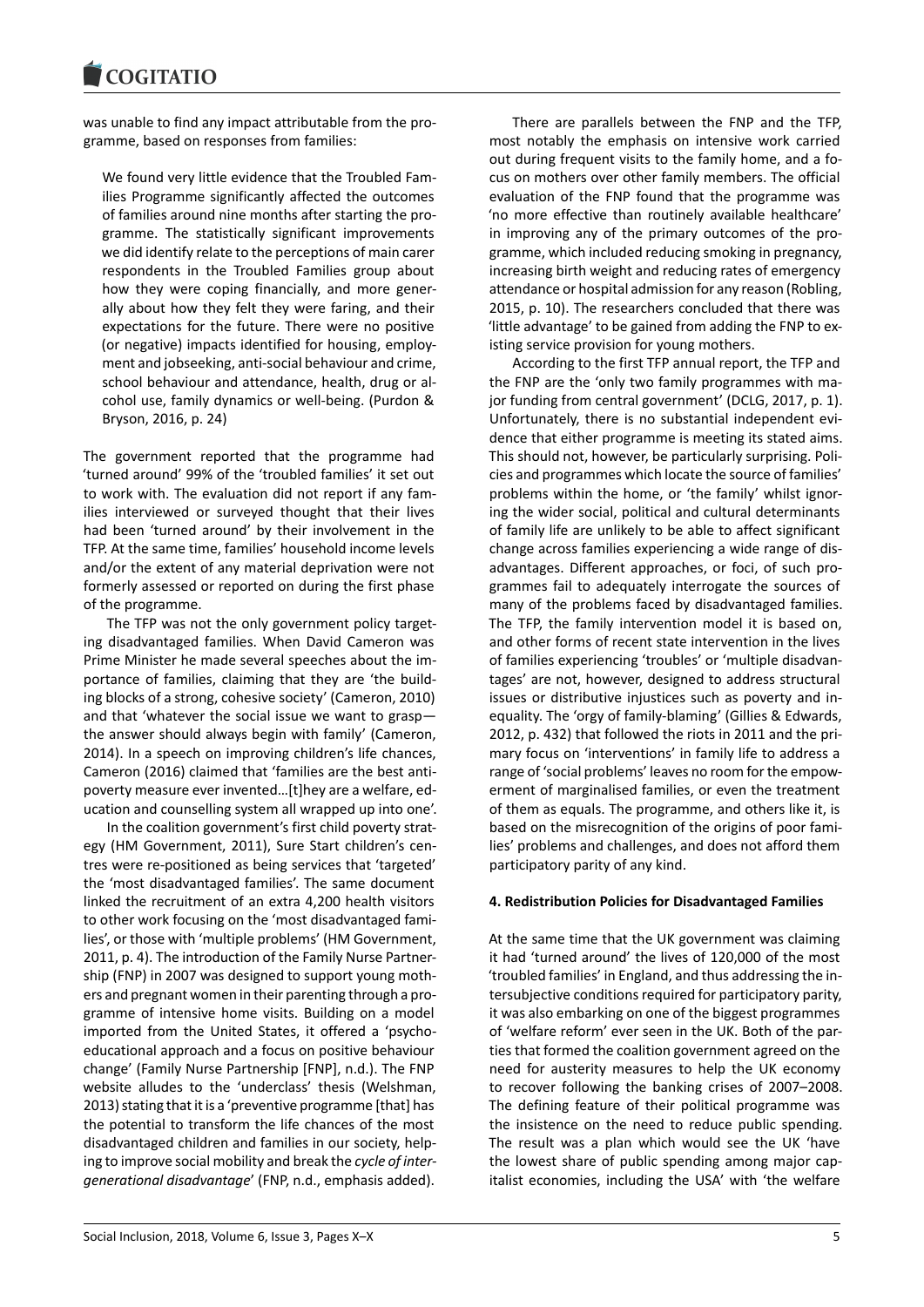

state…under the most severe and sustained attack it has faced' (Taylor-Gooby, 2013).

The 'ideological re-working' of austerity (Clarke & Newman, 2012, p. 300), from a temporary but necessary economic response to a financial crisis to a longterm political response to an allegedly bloated and overgenerous welfare state, saw intense public scrutiny fall upon people claiming out-of-work benefits. Labels such as 'shirkers', 'skivers' and 'troubled families' were used to justify cuts in public spending and other structural adjustments to the welfare state, and also served to deflect attention away from malpractice and mismanagement in the financial sector.

The early stages of the coalition government saw a number of changes and 'reforms' to the financial support offered by the state to disadvantaged groups. Some benefits, such as Child Benefit, and some elements of tax credits, were frozen for three years while others were limited to increases of just 1% for certain periods of time. A 'benefit cap' was introduced in 2013, and then reduced in 2016, limiting the total amount of benefits that any single household could claim. A spare room subsidy, popularly known as the 'bedroom tax' was also introduced for social housing tenants who were deemed to be 'underoccupying' their property. Some benefits, such as the Employment Maintenance Allowance and the Health in Pregnancy Grant, were cut completely. The campaigning charity Child Poverty Action Group estimated that a baby born in April 2011 would have been around £1500 worse off than one born in April 2010 as a result of the early Coalition government welfare reforms (CPAG, 2011). The eligibility criteria for disability and incapacity benefits have been made more restrictive and some elements made time-limited and means tested (De Agostini, Hills, & Sutherland, 2014, p. 11). In October 2016, an inquiry conducted by the United Nations Committee on the Rights of Persons with Disabilities (UNCRPD) into the impact of welfare reforms on disabled people concluded that there was reliable evidence that 'the threshold of grave or systematic violations of the rights of persons with disabilities' had been met (United Nations Committee on the Rights of Persons with Disabilities [UNCRPD], 2016, p. 20).

Welfare reforms have thus disproportionately impacted on poor families with children, with disabled families also being adversely affected in comparison with other groups. The most recent set of official child poverty figures released by the UK government showed that more than 100,000 extra children were living in poverty in the UK compared to the previous year. It is the third consecutive year-on-year increase and the percentage of children living in poverty is predicted to increase from 29.7% to 36.6% in 2021–2022, according to analysis undertaken by the Institute for Fiscal Studies (Hood & Waters, 2017, p. 15). Foodbank usage in the UK has increased dramatically in the years since the coalition government took office, and many people that use foodbanks do so because of benefit changes and delays

(Garthwaite, 2016; Loopstra & Lalor, 2017). The rolling out of Universal Credit, the government's flagship social policy reform, is estimated to strip away £5.5 billion of benefit entitlements from poorer households (Hood & Waters, 2017, p. 23). Analysts have argued that transitioning to Universal Credit will involve 'significant income losses' (Hood & Waters, 2017, p. 15) for poor households with three or more children as a result of the limiting of the child element of universal credit to two children.

In addition to these 'reforms' which have seen some benefits withdrawn entirely, the levels of others reduced, and new assessment procedures and changes to eligibility criteria, there has been a significant increase in the numbers of people penalised and sanctioned for not meeting certain conditions attached to unemployment and 'job-seeking' related benefits. Potential sanctions have traditionally played a limited role in the administration of social security benefits but, in recent years, the rate and severity of sanctions has increased substantially. In a series of publications and briefings drawing on historical documents and DWP statistics David Webster has highlighted these changes. Webster (2015) has referred to the sanctions as 'an amateurish, secret penal system which is more severe than the mainstream judicial system, but lacks its safeguards'. He documented that more people were sanctioned through the benefits system than received fines through the criminal justice and court system (Webster, 2015). He also highlighted that 'sanctioned benefit claimants are treated much worse than those fined in the courts' (Webster, 2015) and points out that sanctions are generally applied to poor people and they tend to result in almost total loss of benefit income for a period of at least two weeks, despite a system of 'hardship payments'. Webster suggests that sanctions push people off benefits, but not necessarily into employment of any kind, least of all good quality, and secure work. He goes on to expound some of the other consequences of sanctions:

Sanctions undermine physical and mental health, cause hardship for family and friends, damage relationships, create homelessness and drive people to Food Banks and payday lenders, and to crime. They also often make it harder to look for work. Taking these negatives into account, they cannot be justified.

At the same time that sanctions have been preventing people from claiming the benefits they are legitimately entitled to, the increasing stigmatisation surrounding benefits claimants and the continuing complexity of the system means that many people do not claim the benefits that they are entitled to receive. Research around the increased stigmatisation associated with claiming benefits reported that 'quantitative and qualitative evidence suggests that stigma is playing a role in explaining nontake-up of benefits and tax credits' with around 25% of respondents to a survey highlighting stigma as a reason for delaying or not claiming benefits (Baumberg, Bell, &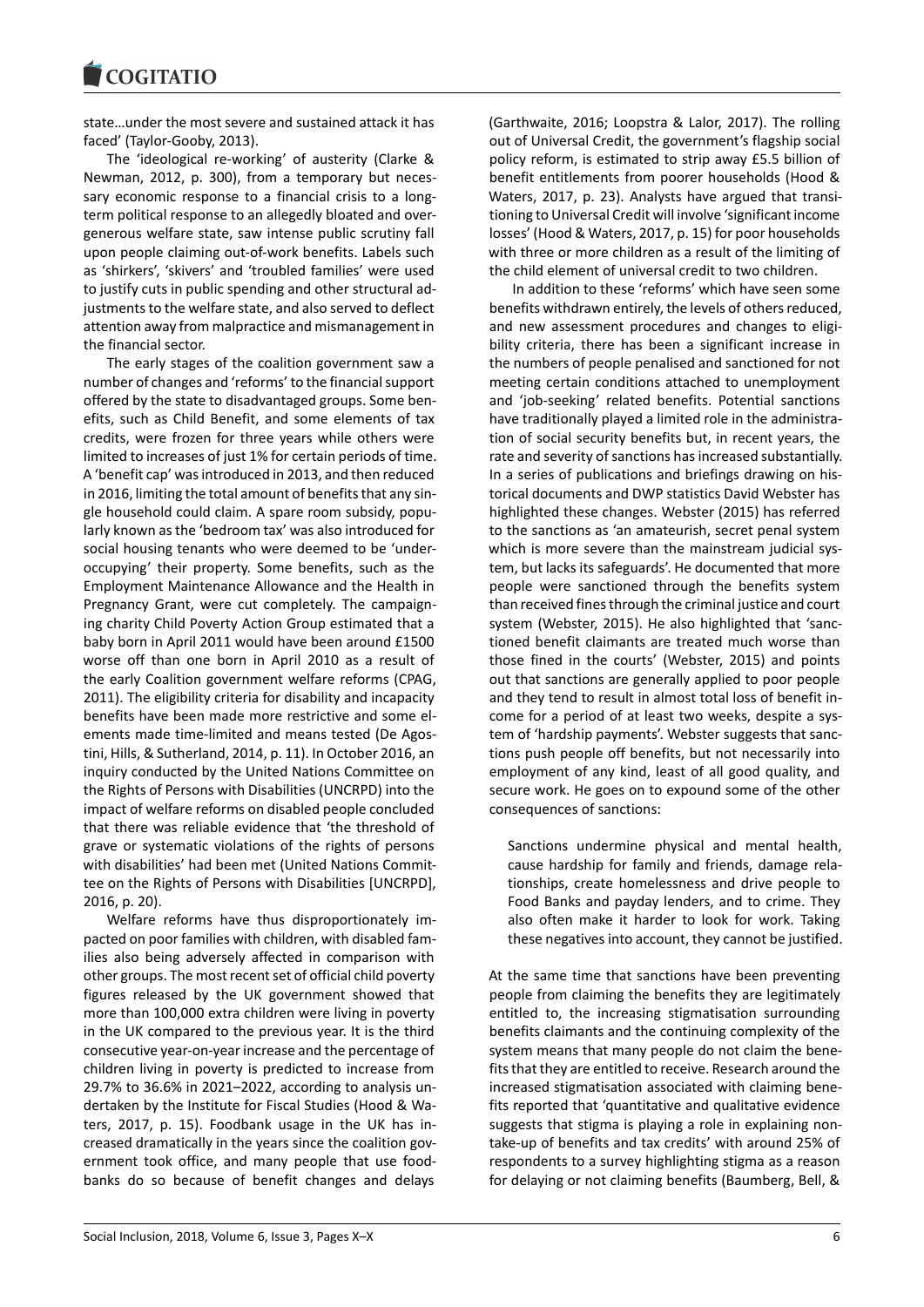Gaffney, 2012, p. 3). Official government statistics (which the 'troubled families' turned around figures are not) suggest that around 40% of people entitled to JSA do not claim the benefit (DWP, 2017, p. 1). In total, the government estimated that over £12 billion of benefits remained unclaimed in 2015–2016. Thus, the stigmatisation and misrecognition of people in receipt of benefits as 'scroungers' and 'skivers' adds to and strengthens the distributive injustices they experience.

A number of reports by academics and independent researchers have highlighted the regressive nature of many of the welfare reforms undertaken since 2010 (Beatty & Fothergill, 2013, 2016; De Agostini et al., 2014; Portes & Reed, 2018) and the impact of cuts to local government and the reduction is services that they offer (Hastings, Bailey, Bramley, Gannon, & Watkins, 2015). Economic geographers noted that '83 per cent of the loss from the post-2015 reforms—£10.7bn a year by 2020–21—can be expected to fall on families with dependent children' (Beatty & Fothergill, 2016, p. 3). More recently, a report for the Equality and Human Rights Commission has demonstrated that 'the largest impacts are felt by those with lower incomes' (Portes & Reed, 2018, p. 15). The analysis also noted that 'the changes have a disproportionately negative impact on several protected groups, including disabled people, certain ethnic groups, and women' and that 'lone parents in the bottom quintile (bottom fifth) of the household income distribution lose around 25 per cent of their net income, or one pound in every four, on average' (Portes & Reed, 2018, p. 15).

Given the analysis and statistics outlined above, it is difficult to construct an argument that the government is improving the objective conditions for 'troubled families' to be treated as equals and for issues of social injustice to be addressed. The government's welfare reforms have disproportionately affected disadvantaged groups, leading to larger numbers of children living in poverty and more people needing to rely on emergency food packages provided by foodbanks. It is poor families with children, the supposed 'beneficiaries' of the TFP, that have been hit hardest by these reforms.

#### **5. Conclusion**

Fraser was clear that social justice could not be achieved through redistribution or recognition alone. Instead, she proposed 'a "perspectival dualist" analysis that casts the two categories as co-fundamental and mutually irreducible dimensions of justice' (Fraser & Honneth, 2003, p. 3). Examination of the effects of the TFP and similar policies being pursued in the UK at the current time highlight how the conditions of redistribution and recognition are linked. Poor and disadvantaged families experiencing material deprivation and economic hardship have been portrayed as criminal, anti-social and a burden on the 'taxpayer'. They have frequently been contrasted to more respectable 'hard-working families'. When fam-

ilies' resources become so low or precarious that they have to access food banks, they experience the stigma and shame that is attached to relying on donations of food from strangers at a time when people who are eligible for out-of-work or disabled benefits are portrayed as 'scroungers' and 'benefits cheats' by sections of the media and some politicians (Garthwaite, 2016).

Many families experience challenges or troubles that they require support with. Some disadvantaged families experience more problems than others, often at the same time, and for varying periods of time. In such cases, it is absolutely right that the state provides support to such families. These families do not need to be given an official label like 'troubled families', and nor do they need to be linked to a wide range of disparate social problems. The support available to such families does not need to be couched as a targeted 'persistent, assertive and challenging' intervention, and nor does it need to portray families as the architects of their own circumstances. As Lister (1996, p. 11) noted when discussing Charles Murray's writing on the 'underclass', 'the use of stigmatising labels is likely to lead to stigmatising policies', and the same is certainly true of the TFP. Support available to families experiencing multiple 'troubles' should come through universal programmes and in the form of an adequate income. It is perfectly possible to provide supportive services (as opposed to 'intensive interventions') to families as and when they need them and in a nonstigmatising way, at the same time as ensuring they have an adequate income which prevents them from being excluded from services, customs and patterns of activities that others take for granted. Delivering socially just support to marginalised families cannot be a case of either/or, as Fraser points out. It was not that long ago in the UK that Sure Start centres were being opened at the same time that tax credits and benefits for families with children were being extended (although problematic targeted policies co-existed alongside more universal provision even then). All that is required for a similar situation to (re)emerge is the political imagination and will to implement such services and policies.

The TFP, then, despite grand claims about having 'turned around' the lives of 'troubled families', helping many more make 'significant and sustained progress', and of 'promoting social justice', is found wanting when it is examined using Fraser's two-dimensional conception of social justice. In the UK at the current time, the government appears to be extending injustice, through the misrecognition of the source of 'troubled families', and the inequitable distribution of the effects of its austerity policies.

#### **Acknowledgements**

The author would like to acknowledge the emotional and intellectual support of Daisy Crossley, Sam Crossley and Harriet Menter.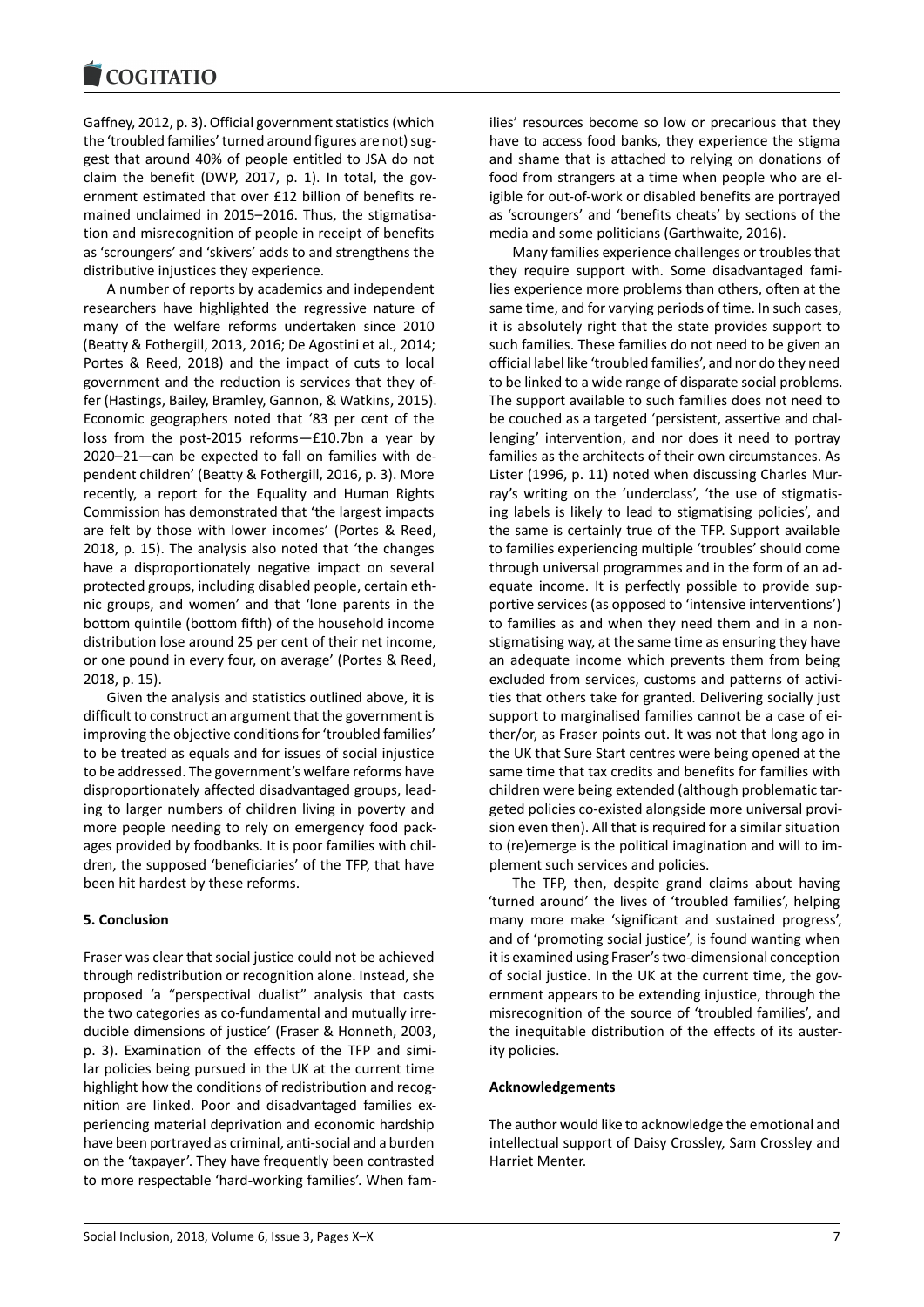

### **Conflict of Interests**

The author declares no conflict of interests.

#### **References**

- Baumberg, B., Bell, K., & Gaffney, D. (2012). *Benefits stigma in Britain*. London: Turn2Us. Retrieved from wwwturn2us-2938.cdn.hybridcloudspan.com/ T2UWebsite/media/Documents/Benefits-Stigma-in-Britain.pdf
- Beatty, C., & Fothergill, S. (2013). *Hitting the poorest places hardest: The local and regional impact of welfare reform*. Sheffield: Sheffield Hallam University, Centre for Regional Economic Social Research.
- Beatty, C., & Fothergill, S. (2016). *The uneven impact of welfare reform: The financial losses to places and people*. Sheffield: Sheffield Hallam University, Centre for Regional Economic Social Research.
- Bewley, H., George, A., Rienzo, C., & Portes, J. (2016). *National evaluation of the troubled families programme: National impact study report findings from the analysis of national administrative data and local data on programme participation*. London: Ministry of Housing, Communities and Local Government.
- Bond-Taylor, S. (2015). Dimensions of family empowerment in work with so-called 'troubled' families. *Social Policy and Society*, *14*(3), 371–384.
- Cameron, D. (2010). Speech on families and relationships: A transcript of a speech given by Prime Minister David Cameron to Relate in Leeds about families on 10 December 2010. *Gov.uk*. Retrieved from www. gov.uk/government/speeches/speech-on-familiesand-relationships
- Cameron, D. (2011a). Troubled families speech: David Cameron's speech on plans to improve services for troubled families. *Gov.uk*. Retrieved from www.gov. uk/government/speeches/troubled-families-speech
- Cameron, D. (2011b). PM's speech on the fightback after the riots. *Gov.uk*. Retrieved from www.gov.uk/ government/speeches/pms-speech-on-the-fightback -after-the-riots
- Cameron, D. (2014). Speech at the Relationships Alliance Summit. *Gov.uk*. Retrieved from www.gov.uk/ government/speeches/david-cameron-on-families
- Cameron, D. (2016). Prime Minister's speech on life chances. *Gov.uk*. Retrieved from www.gov.uk/ government/speeches/prime-ministers-speech-onlife-chances
- Clarke, J., & Newman, J. (2012). The alchemy of austerity. *Critical Social Policy*, *32*(3), 299–319.
- Cook, C. (2016). Troubled families report 'suppressed'. *BBC News online*. Retrieved from www.bbc.co.uk/ news/uk-politics-37010486
- CPAG. (2011). Complacent budget puts child poverty promise at risk. *Child Poverty Action Group*. Retrieved from www.cpag.org.uk/content/complacent-budgetputs-child-poverty-promise-risk-1
- Crossley, S. (2015). *The troubled families programme: The perfect social policy?* (Briefing 13/2015). London: Centre for Crime and Justice Studies. Retrieved from www.crimeandjustice.org.uk/sites/crimeandjustice. org.uk/files/The%20Troubled%20Families%20Progra mme%2C%20Nov%202015.pdf
- Crossley, S. (2016). 'Realising the (troubled family)', 'crafting the neoliberal state'. *Families, Relationship and Societies*, *5*(2), 263–279.
- Crossley, S. (2017). The 'official' social justice. *Journal of Poverty and Social Justice*, *25*(1), 21–33.
- Crossley, S. (2018). *Troublemakers: The construction of 'troubled families' as a social problem*. Bristol: Policy Press.
- Department for Communities and Local Government. (2012). *Working with troubled families*. London: Ministry of Housing, Communities and Local Government.
- Department for Communities and Local Government. (2017). *Supporting disadvantaged families. Troubled families programme 2015 to 2020: Progress so far*. London: Ministry of Housing, Communities and Local Government.
- De Agostini, P., Hills, J., & Sutherland, S. (2014). *Were we really all in it together? The distributional effects of the UK coalition government's tax-benefit policy changes*(Working Paper 10). London: Centre for Analysis of Social Exclusion, LSE.
- DWP. (2017). *Income-related benefits: Estimates of takeup. Data for financial year 2014/15*. London: Department for Work and Pensions.
- Family Nurse Partnership. (n.d.). About us. *Family Nurse Partnership*. Retrieved from fnp.nhs.uk/about-us
- Fraser, N., & Honneth, A. (2003). *Redistribution or recognition? A political-philosophical exchange*. London: Verso.
- Garthwaite, K. (2016). *Hunger pains: Life inside foodbank Britain*. Bristol: Policy Press.
- Gillies, V., & Edwards, R. (2012). Farewell to family? A reply. *Families, Relationships and Societies*, *1*(3), 431–434.
- Hastings, A., Bailey, N., Bramley, G., Gannon, M., & Watkins, D. (2015). *The cost of the cuts: The impact on local government and poorer communities*. York: Joseph Rowntree Foundation.
- Hayden, C., & Jenkins, G. (2014). 'Troubled families' programme in England: 'Wicked problems' and policybased evidence. *Policy Studies*, *35*(6), 631–649.
- Hellen, N. (2014). Rise of new underclass costs £30bn. *The Sunday Times*. Retrieved from www.thetimes.co. uk/article/rise-of-new-underclass-costs-pound30bnrn25xwwk8rt
- Himmelfarb, G. (1984). *The idea of poverty: England in the early Industrial Age*. New York, NY: Knopf.
- HM Government. (2011). *A new approach to child poverty: Tackling the causes of disadvantage and transforming families' lives*. London: The Stationery Office.